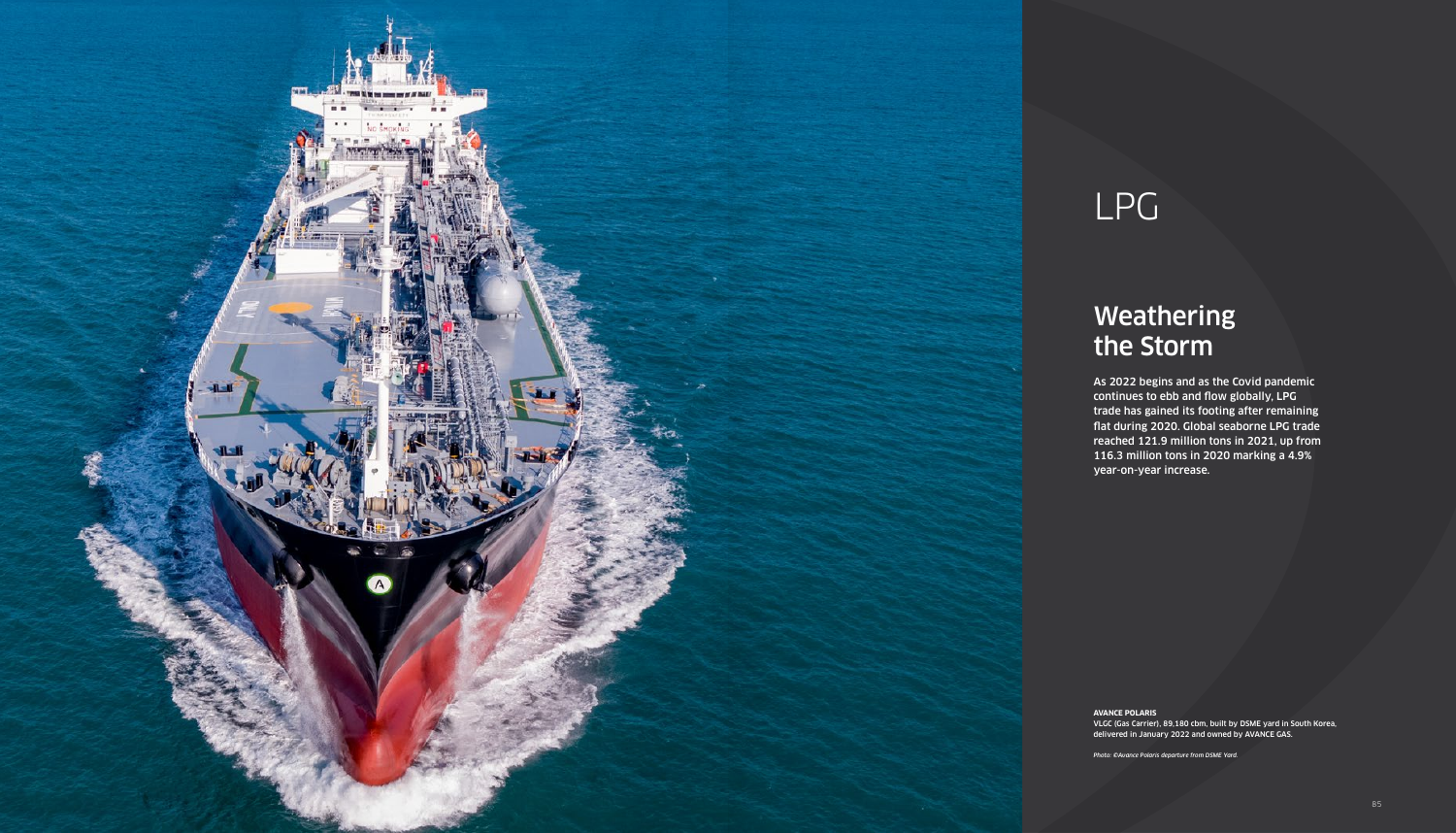year was characterised by optimism on the back of the nascent global Covid vaccine rollout and the hope that the pandemic was coming to an end. This, along with supply cuts from the Middle East in line with OPEC decisions, raised freight rates as the longer haul exports from the US Gulf Coast reduced vessel availability. However, the positivity in LPG trade was relatively short lived. The so called 'Big Freeze' winter storm which hit Texas and Louisiana in mid-February led to flaring and plant shutdowns, some of which were not resolved for many months. The technical problems in the region led to reductions in inventories. At the same time, China had been oversupplied ahead of the Lunar New Year holidays and both occurrences led to a lack of enquiries and long positions in the East and West. At end-March, the container ship Ever Given blocked the Suez Canal for six days. However, this caused minimal disruption to LPG trade as the main flows do not pass through the Canal. In fact, delays at the Panama Canal caused more interruption to trade than the blocking of the Suez Canal during the year. Gas carriers experienced waiting times of up to 18 days if no transit slot had been booked, and some owners opted to reroute vessels around the Cape of Good Hope during the year. We believe that the risk concerning Panama Canal transit delays will persist and has the very real prospect of increasing as additional gas carriers are added to the fleet. Other events, such as delays at the Chang Jiang Kou pilot station caused by Covid restrictions limiting the availability of pilots guiding vessels in the Yangtze River added to delays and affected tonnage availability.

### VLGC/LGC

VLGC freight rates were again volatile in 2021, particularly during the first quarter. The published Baltic freight rate from Houston to Chiba (BLPG3) for a 44kt cargo peaked at approximately \$182/mt in the first half of January and dropped by almost 70% to \$57/mt two months later. The arbitrage driven freight rate for this trade regained some footing thereafter and mostly remained in the \$ 80's/mt until November when rates exceeded the \$100/mt level again. A similar trend occurred on the Ras Tanura to Chiba route which peaked at close to \$120/mt in January before dropping by more than 75% to approximately \$28/mt in early March, before closing the year at \$73/mt. We calculate that the average time charter equivalent (TCE) for VLGCs was just under \$34,000/day during the year which represents a reduction of \$12,000/day compared with 2020.

The LGC segment experienced less volatility than their larger cousins, due mostly to the fact that a higher percentage are on long term charterers. Their average time charter equivalents were about \$29,000/day which is only slightly lower than in 2020.

### MGC/Handysize

momentum of LPG trade during 2021. The start of the Asia to the Americas. As we have become accustomed to over the recent past, geopolitical and climate issues continued to guide the

The midsize gas carrier market was stable in 2021 with TCE's in the \$750,000- 820,000 range per calendar month for the 35,000 cbm and 38,000 cbm vessels respectively.

The Handysize carrier fleet saw earnings improve, averaging \$22-24,000/day during the year. As in 2020, higher earnings came on the back of petrochemical trade, especially related to US ethylene exports and backhaul cargoes from



Although the growth in LPG trade from 2020 to 2021 was less than the 7.1% 2016-19 annual average, before the onset of Covid Pandemic and its dramatic effects on the worldwide economy, the increase in LPG trade is nonetheless a positive reflection of increasingly encouraging macroeconomic sentiment.

After gaining its status as the world's leading LPG exporter in 2018, the US continues to increase its dominance. In 2021, it exported slightly over 50 million tons of LPG, an increase of 11.5% from the previous year, and now accounts for 41% of global exports, up from 39% in 2020. On the other hand, exports from the Middle East Gulf continued their long-term decline which has been evident since 2018. In 2021 the year-on-year fall was less than one third of a percentage point. Exports from the region totalled 34.7 million tons and represented 29% of global exports, a one percentage point reduction since 2020. The cut in Middle Eastern exports was largely a consequence of OPEC+'s agreement to reduce crude production. Going forward, LPG exports are expected to increase as the producer group continues to hike their crude output.

East Asia remains the world's major importing region importing 54.8 million tons of LPG last year, a 4.9% increase from 2020. The majority of incremental volumes were imported by China which took in 23.9 million tons in 2021; a substantial 14.5% increase compared with 2020. More than two thirds of the LPG imports to China was made up of the sub-commodity propane used in their expanding propane dehydrogenation (PDH) industry. India, the world's second largest LPG importer, also increased its LPG imports to 18.6 million tons, an increase of 7.4% since 2020. India's LPG use is centred on household cooking and transportation as well as the petrochemical industry. Japan's LPG import figures have been fairly stable over the last decade at about 10-10.8 million tons per annum. However, the reliance on North American product has increased substantially from about 14% in 2014 to 82% in 2021. This includes the emergence of Canadian imports from the Ridley Island Propane Export Terminal (RIPET) north of Vancouver.

LPG imports into Europe and Southeast Asia have been static during the last couple of years with fluctuations of less than 2% year-on-year. Southeast Asia imported 11.6 million tons in 2021, while Europe imported 22 million tons.

### **CHARTERING**

By the end of summer, Asia's domestic propylene prices were negatively affected by rising output combining with weak regional demand. This motivated traders to look to the Americas as an alternative, attractive destination.

With the surge in east to west propylene trade up by over 30%, shipping proved to be a big challenge in the fourth quarter. Moreover, Covid cases in Asia were on the rise by the end of the third quarter, which led to the proliferation of movement restrictions and lockdowns. China faced a lack of pilots in the Yangtze River which hindered the movement of pressurized tonnage and left charterers facing high demurrage bills while owners handled scheduling delays and voyage cancellations. Consequently, freight rates strengthened while some owners were reluctant to call at Chinese river ports to avoid delays which had reached 10-14 days. As tonnage tightened, we saw cargoes being fixed more than a month in advance to ensure space could be secured while traders were reluctant to firm up cargoes without a ship in hand.

### Petrochemical gasses

As with LPG, last year the petrochemical market was sensitive to major trends in the global economy. Notably, the spillover effects of Covid in both shipping and operations, while the weather had a measurable impact in the industry. Indeed, this mirrored all sectors of the fossil fuels industry.

Asia Pacific, the largest region in the global petrochemicals market, started the year with production cutbacks as an earthquake hit Northeast Japan in February. Although the natural disaster caused no major structural damage to plants around the region, power outages and unscheduled turnarounds lowered the output of ethylene and propylene in the first quarter. In China, PDH operating rates dropped to a multi-year low on planned turnaround and outages, eight PDH plants out of 19 were shut by the end of the first quarter resulting in a 37% decline of total PDH production capacity, driving propylene prices to 6-year highs.

The second quarter saw the commissioning of new crackers in China and South Korea. Meanwhile, other facilities restarted operations after long turnarounds. South Korea added 750 kt/yr of propylene capacity with the start-up of crackers at GS Caltex and LG Chem, which drove propylene prices down. Consequently, intra-regional arbitrage opened as European prices remained supported, prompting more discussions to move Asian-origin cargoes Westbound.

Heavy rains in Northwest Europe caused severe floods in Germany, The Netherlands, and Belgium, affecting movements along the River Rhine, and disrupting production and logistics. With Europe lacking product, imports from the Middle East supplemented domestic supply with 40,000 tons of propylene delivered in May.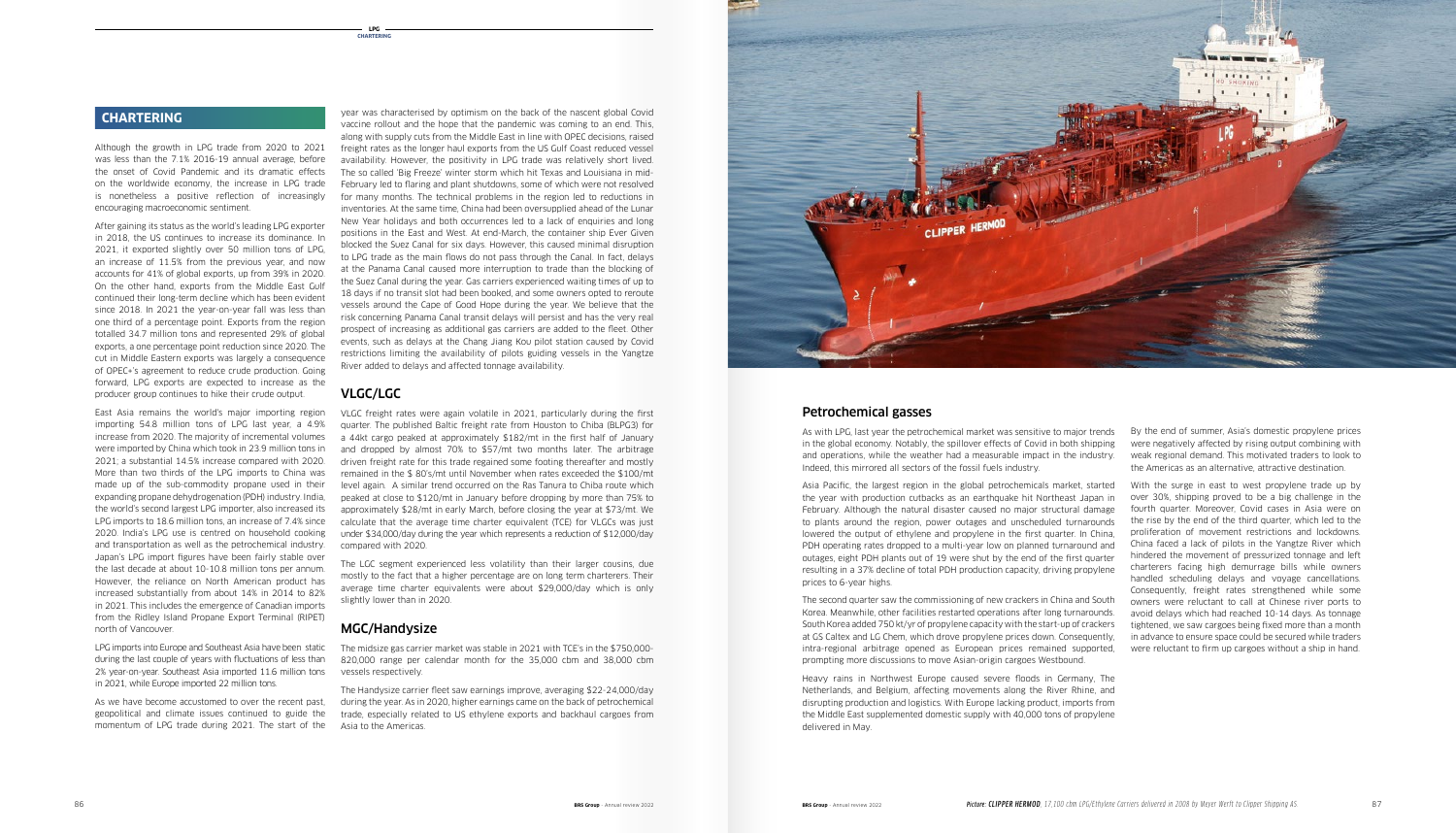Eleven new crackers started operations in Asia during 2021, with a total capacity of 9.15 m mt/yr of ethylene and integrated downstream capacities, including 5.9 m mt/yr of polyethylene (PE), 830,000 mt/yr of ethylene oxide (EO), 2.52 m mt/yr of monoethylene glycol (MEG), 1 m mt/yr of styrene monomer (SM) and 300,000 mt/yr of ethylene vinyl acetate (EVA).

- South Korean refiner and petrochemical producer GS Caltex started ethylene production at its new naphthafed cracker in Yeosu. The cracker can produce up to 700,000 mt/yr of ethylene and 350,000 mt/yr of propylene at capacity rate.
- China's state-controlled PetroChina Lanzhou Petrochemical commenced ethylene production at its first ethane-fed cracker. The cracker at Changqing in Yulin county in Northwestern China's Shaanxi province is fed with ethane from its Changqing gas fractionation plant and can produce up to 800,000 mt/yr of ethylene. The company has also built 800,000 mt/yr of polyethylene (PE) capacity integrated with the new cracker. The two PE units started up in advance, being fed by merchant ethylene supplies. China's Gulei Petrochemical (Gulei PC) began ethylene production at its new steam cracker. The cracker at Zhangzhou in Southeast China's Fujian province has output capacity of 1 m mt/yr of ethylene and 500,000 mt/yr of propylene. However, it can produce up to 1.2 m mt/yr of ethylene and 600,000 mt/yr of propylene.
- Chinese private-sector petrochemical producer Ningxia Runfeng New Material Technology achieved onspecification propylene production at its 300,000 mt/yr PDH unit in northwest China's Ningxia province.
- Chinese private-sector producer Jinneng Technology commenced propylene output at its new 900,000 mt/yr PDH unit in northeast China's Shandong province.
- South Korean petrochemical producer Hyundai Chemical started olefins production at its new heavy feed cracker in Daesan. The company, a joint venture between Hyundai Oilbank and Lotte Chemical, obtained on-specification propylene and ethylene production having fed in heavy residuals on 29 November. The new cracker has 900,000 mt/yr of ethylene and 450,000 mt/yr of propylene production capacity. It is integrated with a 300,000 mt/yr low-density polyethylene (LDPE)/ethylene vinyl-acetate (EVA) swing plant, a 250,000 mt/yr high-density polyethylene (HDPE) production line, a 300,000 mt/yr HDPE line and two 250,000 mt/yr polypropylene (PP) units.

• Chinese private-sector firm Fujian Meide Petrochemical, a subsidiary of Fujian Soft Packaging, has started propylene production at its 660,000 mt/yr

• Japanese refiner and petrochemical producer Eneos commenced ethylene production at its large Kawasaki-based cracker. The cracker has 540,000 mt/yr of

- and 550,000 mt/yr of propylene at capacity.
- PDH unit in southeast China's Fujian province.
- ethylene and 300,000 mt/yr of propylene capacity.
- propylene production.
- of butadiene.

• Chinese private-sector refiner and petrochemical producer Zhejiang Petrochemical (ZPC) started olefin production at its new 1.4 m mt/yr No.2 cracker in Zhejiang province. The cracker also has 700,000 mt/yr of

• South Korean petrochemical producer LG Chem began olefins production at its new naphtha-fed cracker in Yeosu. The cracker has a nameplate capacity of 800,000 mt/yr of ethylene, 400,000 mt/yr of propylene and 140,000 mt/yr

Following stronger US and Chinese prices, and with new butadiene extraction units in place, East Asian export volumes increased by over 80,000 metric tons while US Gulf exports fell by close to 72,000 metric tons in 2021 compared with the previous year. All told, these contrasting trends saw the global volume of butadiene trade remain relatively flat year-on-year, although with higher ton-mile figures.

The peak of the European ethylene maintenance season saw around 14% of capacity offline in May 2021. This included both planned and unplanned shutdowns which tightened the market. Shutdowns included one cracker in France, two units in the UK, issues in Italy, Germany and the ARA region, and an outage at a large merchant cracker on the ARG pipeline. In the aftermath of the floods and damages, Europe's balance tightened, and prices accordingly strengthened. This had the effect of decreasing European exports by 40% in 2021 compared with the previous year.

• Chinese state-controlled firm Haiguo Longyou Petrochemical achieved production at its deep catalytic cracker (DCC). The DCC, located in northeast China's Heilongjiang province, can produce up to 400,000 mt/yr of ethylene 100

In the US, ethylene supply began to gradually increase from the beginning of the second quarter, although progress was slow given that producers were still recovering from cracker outages and extensive disruptions caused by earlier storms. As a result the shipping market focused on cargoes from the Middle East and East Asia instead. Ethylene prices lowered in the fourth quarter as additional tons were made available from Brazil, Italy, and the Middle East. We estimate about 750,000 metric tons of ethylene being shipped from the US Gulf in 2021 to Europe and Asia, as and when arbitrage windows opened and closed in various regions.

China imported 1.9 million tons of ethylene over January-November, 4% more than the previous year.

As lockdowns continued in East of Suez countries, demand weakened which triggered reduced global petrochemical trade towards the end of the year. In addition, weak Japanese demand contributed to a decline in production of basic petrochemicals, as the auto industry stagnated. Meanwhile, naphtha and crude prices strengthened on tighter global fundamentals which forced some producers to make economic run cuts to counter weak margins. Furthermore, butadiene prices started to decline in the wake of China's policy to reduce rubber production.

Notwithstanding continuous declining butadiene prices into fourth quarter, Philippines' JG Summit confirmed that, they had achieved on-specification of butadiene at their new 70,000mt per year extraction unit in Batangas. As there is no downstream butadiene consumption in the Philippines, all production is set to be exported. However, in light of weak Asian buying interest amid low operating rates, their first export had to be deferred.

US butadiene prices rose on the back of supply shortages, which were related to shutdowns during the winter storms and hurricanes. In a rare move, US prices moved above Asian prices which incentivised imports from Europe and Asia. By the end of the second quarter, US import prices stood at about \$1,700/mt plus freight from Europe, close to 30% higher than the June contract price, this compared with \$1,300/mt (on a CFR basis) in Asia.



### Overview of New Crackers in 2021:





# Million barrel / month